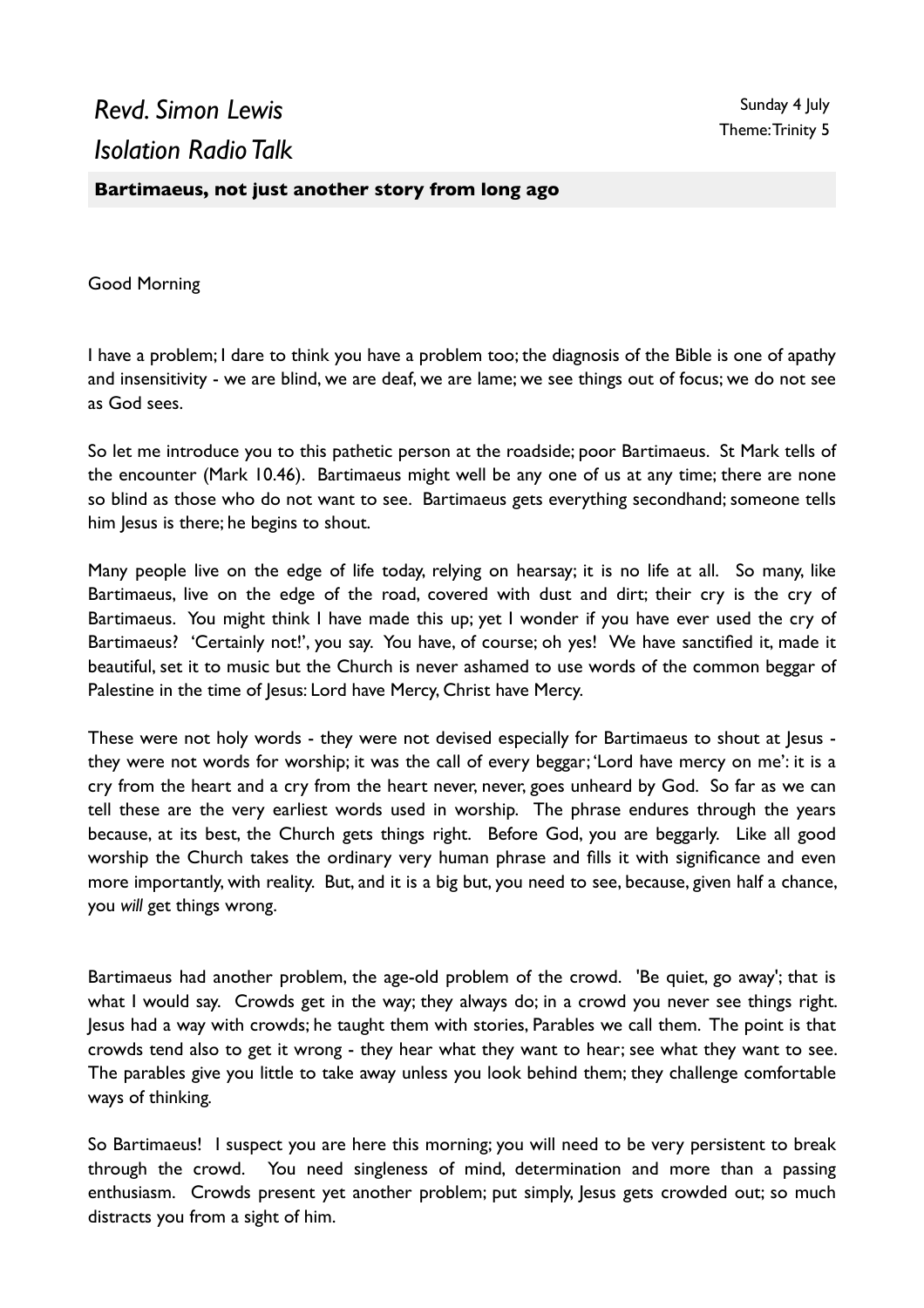Did I say a sight of him? I have already forgotten; your name is Bartimaeus, you are blind! In the 21<sup>st</sup> post COVID-19 century, do not let the busy-ness of life crowd God out. Give time and space for God as you do for anyone else. 'Be still and know that I am God'; that is what the Psalm says (Psalm 46.10). It is the call of your Church to all who will hear. Stop; come and see. Take heart says the Church, he is calling you. Bartimaeus, take heart, your persistence has won through. The important first step towards God is to want to know him badly enough.

When Jesus says 'What do you want me to do for you' the most fundamental need of all women and men is asked for by that blind beggar - Lord that I may receive my sight.

It is not the first time that prayer is heard in Scripture: Elijah prayed, (2 Kings 6.17) 'please open his eyes that he may see'. Such is the need of the whole human race - a new vision, a new insight, a new outlook. It is not that you will see a different world, it is that you see the same world, God's world, differently. That is insight; that is the vision.

But be warned: seeing things from God's view, it is not the easy way, there is conflict, anger, action; how can anyone look at what we have done in God's world and remain complacent and unashamed? Small wonder that Jesus asks what Bartimaeus really wants.

Often you do not want to see: sometimes you pretend but are content to go on in the same blind way. When the paralysed man, at the pool of Bethesda, is asked by Jesus if he wants to be healed, he simply repeats what he has said for years and years: 'Sir, I have no one to put me into the pool when the water is stirred up; and while I am making my way, someone else steps down ahead of me' (John 5.7). He had said that for so long he did not want to get into the water. The power of sickness is that you can lose the will to be healed.

That might be you; it was not Bartimaeus. Sight comes to him at the command of Jesus; he turns and follows Jesus. How like Baptism that is - in those early days of the Church you came to the place of Baptism early on Easter Day, before sunrise; you stood facing west; as the sun rose you were asked; 'Do you turn to Christ?'; you replied, 'I turn to Christ'. As you spoke you turned to the East to see the sun rising for the new day. At baptism today, a candle is also given; 'Shine as a light in the world to the glory of God the Father'.

Do you see then, the story of blind Bartimaeus is not just another story from long ago - it is about today, about you and me and our blindness. Now, this day, is the day to turn again to the light. It is this moment when you say again with utter conviction; God, now I really do see.

Bartimaeus recovered his sight and followed Jesus. God alone knows where you will end up if you follow him. I wonder what happened to Bartimaeus?

Thank you for listening